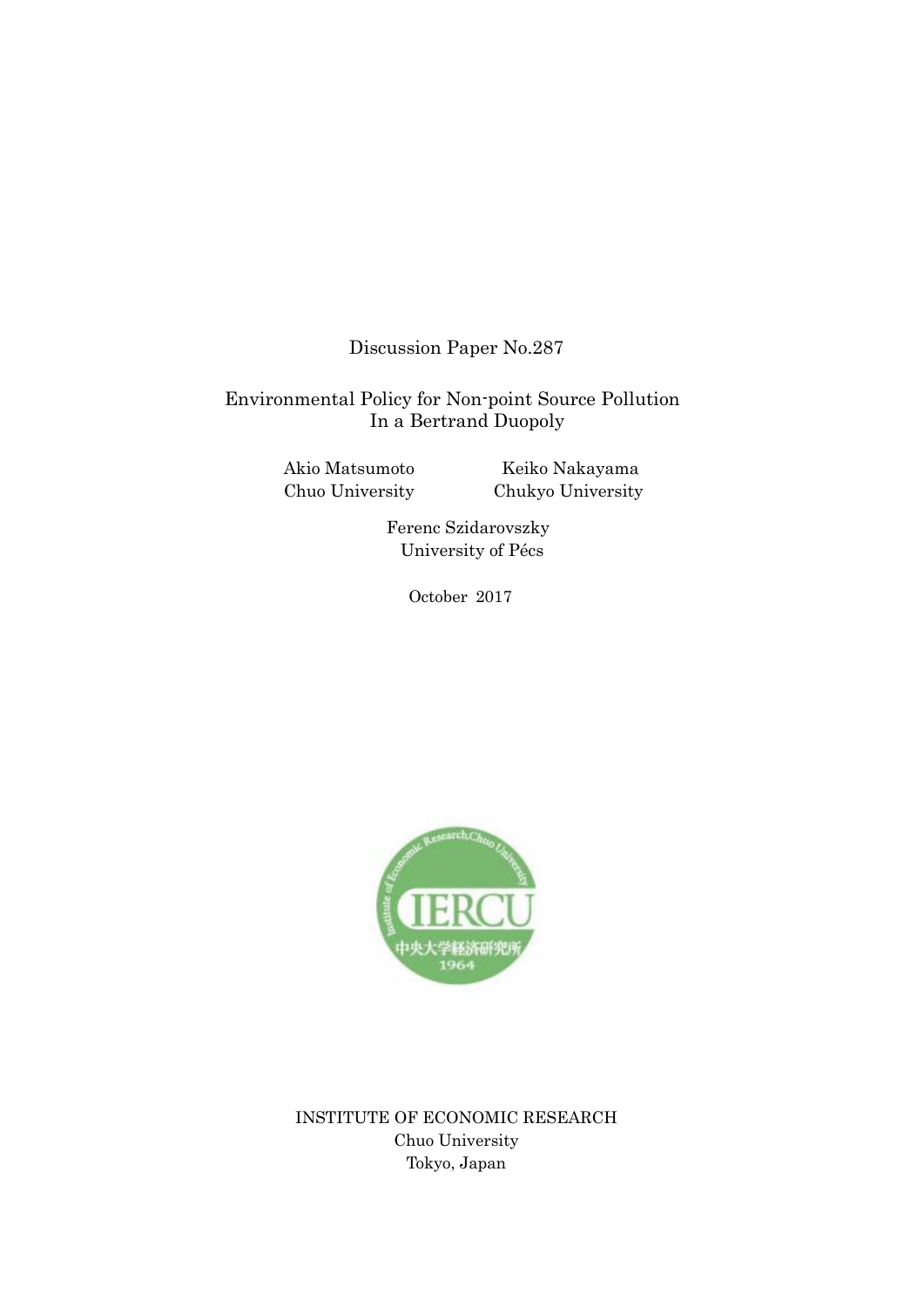# Environmental Policy for Non-point Source Pollutions in a Bertrand Duopoly

Akio Matsumoto<sup>†</sup> Keiko Nakayama<sup>†</sup> Ferenc Szidarovszky<sup>§</sup>

#### Abstract

This study investigates the effectiveness of ambient charges under non-point source (NPS) pollutions in a imperfect competition framework. To this end, following Ganguli and Raju (2012), it constructs a one-stage game and a two-stage game in which Bertrand duopolistic firms choose their best prices and abatement technology, respectively. It is demonstrated in both games that an increase in the ambient charge can lead to a decrease in pollution. This finding indicates that the ambient charge can efficiently control pollution in a Bertrand duopoly.

Keywords: Non-point source pollution, Ambient technology, Ambient charge, Bertrand competition, Two stage game

The authors highly acknowledge the Önancial supports from the MEXT-Supported Program for the Strategic Research Foundation at Private Universities 2013-2017, the Japan Society for the Promotion of Science (Grant-in-Aid for Scientific Research (C), 16K03556 and 17H01931) and Chuo University (Joint Research Grant). The usual disclaimer applies.

<sup>&</sup>lt;sup>†</sup>Professor, Department of Economics, Senior Researcher, International Center for further Development of Dynamic Economic Research, Chuo University, 742-1, Higashi-Nakano, Hachioji, Tokyo, 192-0393, Japan. akiom@tamacc.chuo-u.ac.jp

<sup>&</sup>lt;sup>‡</sup>Professor, Department of Economics, Chukyo University, 101-2, Yagoto-Honcho, Showa, Nagoya, 466-8666, Japan. nakayama@mecl.chukyo-u.ac.jp

<sup>§</sup>Professor, Department of Applied Mathematics, University of Pécs, Ifjúság u. 6., H-7624, Pécs, Hungary. szidarka@gmail.com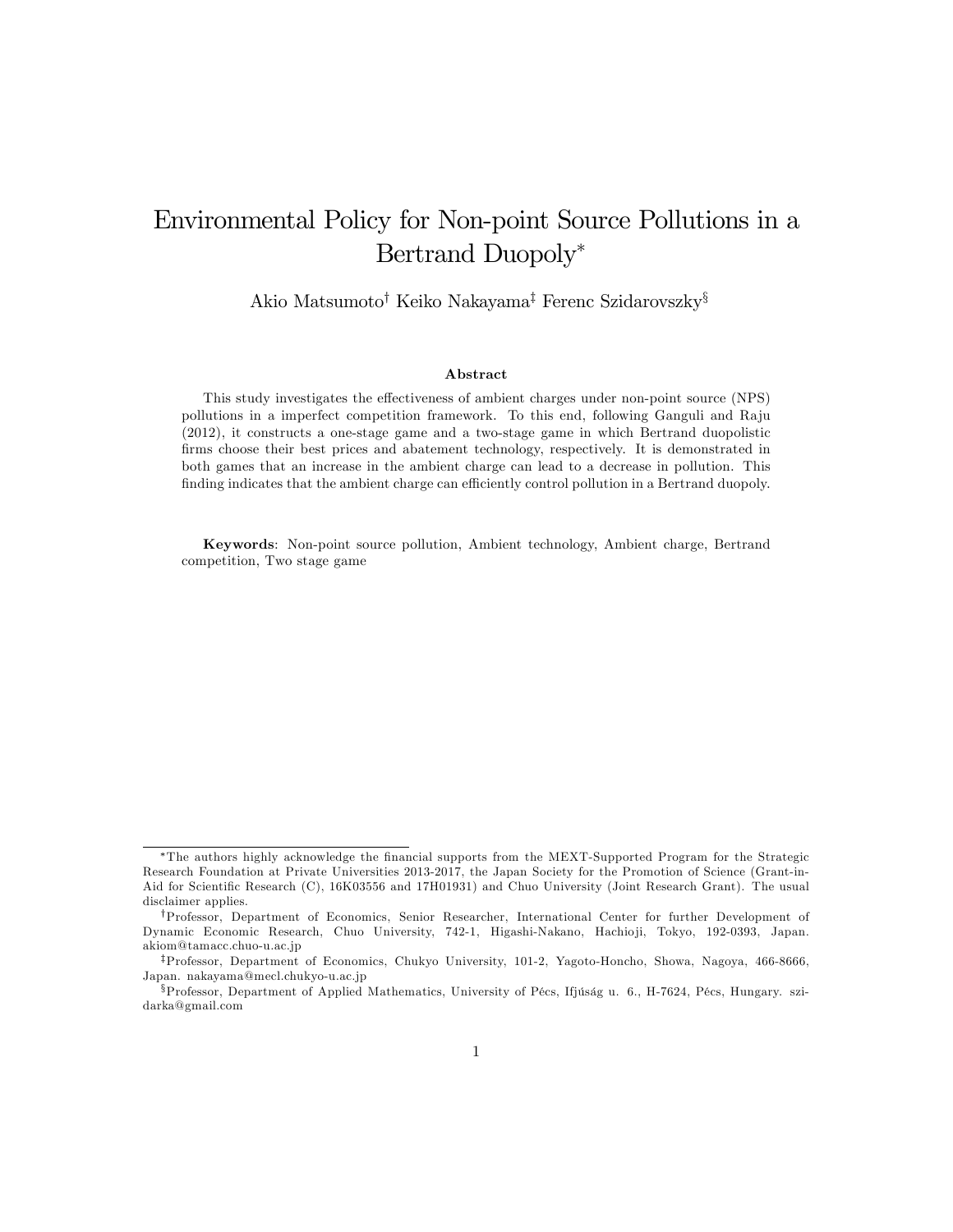#### 1 Introduction

The main purpose of this study is to demonstrate that the ambient charges can control the total amount of NPS pollutions under all Bertrand imperfect competition. Based on the analysis of Raju and Ganguli (2013) in a Cournot duopoly setting, Matsumoto et al. (2017) show a "goodnatured" effect of ambient charges in an N-firm Cournot framework that an increase in the ambient charge leads to decreases of the total level of industry pollutions. On the other hand, Ganguli and Raju (2012) consider the same subject in a Bertrand duopolistic market and numerically exhibits a "perverse" effect that an increase of ambient charge may lead to an increase in pollution in two distinct settings, one in the one-stage game and the other in the two-stage game. This study, under the same framework, shows the good-natured effect of ambient charges in Bertrand duopoly, analytically in one-stage game and numerically in two-stage game.

The rest of the paper is organized as follows. In section 2, the optimal price strategies of Bertrand duopolistic Örms are derived in one-stage game in which all actions take place simultaneously. In Section 3, the optimal choices of abatement technology at the first stage and prices at the second stage are considered in two-stage game in which the actions take place in sequence. Concluding remarks and further extension of this study are given in Section 4

#### 2 One-stage Game

In this section we consider the effect of the ambient charge in one stage game in which the regulator has announced the ambient charge and a cut-off ambient standard while two firms have fixed their pollution abatement technologies. Under this circumstance the Örms choose their optimal prices to maximize their profits. Each firm produces a differentiated product. Market demand function for firm i for  $i, j = 1, 2$  and  $i \neq j$  is

$$
q_i = a - p_i + \gamma p_j \tag{1}
$$

where  $q_i$  denotes good i produced by firm i,  $p_i$  is the price of  $q_i$ ,  $p_j$  is the price for the good j and  $\gamma$  is a parameter with  $0 < \gamma < 1$  measuring the substitutability between two goods.<sup>1</sup> We exlude two extreme cases, one with  $\gamma = 1$  where the two goods are homogenous and the other with  $\gamma = 0$ where they are independent. The total amount of pollution  $E$  generated by the two firms is given by

$$
E = \phi_i q_i + \phi_j q_j \tag{2}
$$

where  $\phi_i$  and  $\phi_j$  represent pollution abatement technologies of firms i and j.  $\phi_i = 1$  means the worst technology with 100% pollution while  $\phi_i = 0$  means the best technology with no (0%) pollution. Accordingly, it is assumed that  $0 \le \phi_i \le 1$ .

The profit function of firm  $i$  is

$$
\pi_i = p_i q_i - c q_i - t \left( \phi_i q_i + \phi_j q_j - \bar{E} \right)
$$
\n(3)

where  $\bar{E} > 0$  denotes ambient standard specified by the regulator,  $cq_i$  is the production cost where  $c > 0$  is the common marginal cost of production and t is an ambient charge or tax with  $0 \le t \le 1$ . According to the spirit of the ambient charge, although the two firms' contributions to pollutions

<sup>&</sup>lt;sup>1</sup>Intuitively,  $x_i$  and  $x_j$  are susbstitutes in the following sence that  $\Delta p_j > 0$  implies  $\Delta x_j < 0$  and  $\Delta p_j > 0$  with  $\gamma > 0$  implies  $\Delta x_i > 0$ . Hence to a change in price j, the quantity response of good i runs in an opposite direction of the response of good  $j$ .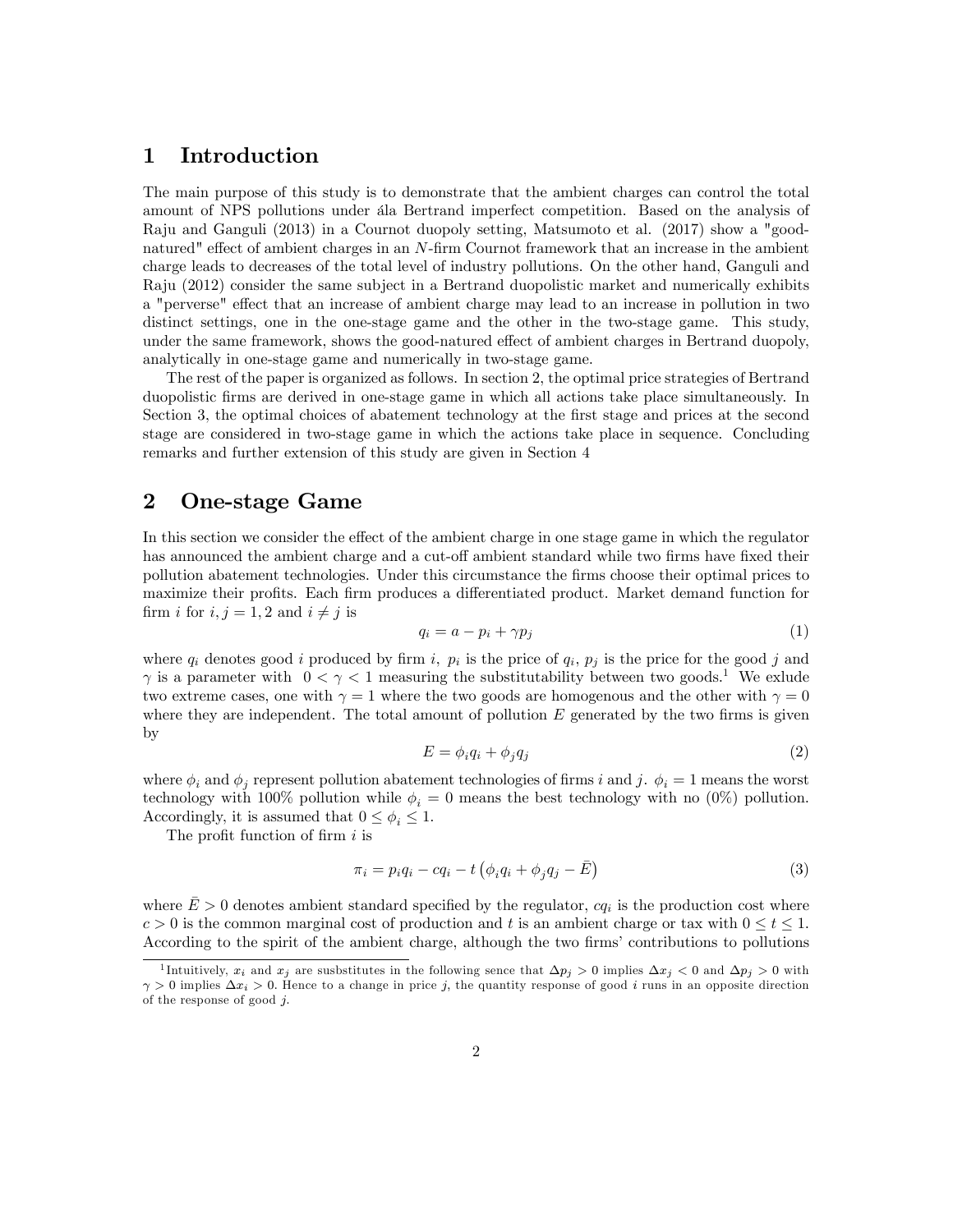might be different, each firm will pay the identical fine  $t(E-\bar{E})$  if  $E-\bar{E} > 0$  and receive the identical subsidy  $t(E - \bar{E})$  if  $E - \bar{E} < 0$ . Substituting (1) into (3) and differentiating the resultant profit function with respect to  $p_i$  give the first order condition for an interior solution maximizing profit of firm  $i$ ,

$$
\frac{d\pi_i}{dp_i} = a - p_i + \gamma p_j + (p_i - c)(-1) - t \left[ \phi_i(-1) + \phi_j \gamma \right] = 0
$$
  

$$
2p_i - \gamma p_j = a + c + t \left( \phi_i - \gamma \phi_j \right).
$$
 (4)

or

Maximizing  $\pi_j$  with respect to  $p_j$  presents a similar first-oder condition for firm j. Hence solving the following simultaneous system, which is obtained from first order conditions for firms i and j,

$$
\begin{pmatrix} 2 & -\gamma \\ -\gamma & 2 \end{pmatrix} \begin{pmatrix} p_i \\ p_j \end{pmatrix} = \begin{pmatrix} a+c+t(\phi_i - \gamma \phi_j) \\ a+c+t(\phi_j - \gamma \phi_i) \end{pmatrix}
$$

yields the Bertrand equilibrium prices,

$$
\left(\begin{array}{c}p_i\\p_j\end{array}\right) = \frac{1}{4-\gamma^2}\left(\begin{array}{cc}2&\gamma\\ \gamma&2\end{array}\right)\left(\begin{array}{c}a+c+t\left(\phi_i-\gamma\phi_j\right)\\a+c+t\left(\phi_j-\gamma\phi_i\right)\end{array}\right)
$$

that are, after arranging the terms,

$$
p_i^B(\gamma, t) = \frac{1}{4 - \gamma^2} \left\{ (2 + \gamma)(a + c) + t \left[ (2 - \gamma^2) \phi_i - \gamma \phi_j \right] \right\},
$$
  
\n
$$
p_j^B(\gamma, t) = \frac{1}{4 - \gamma^2} \left\{ (2 + \gamma)(a + c) + t \left[ (2 - \gamma^2) \phi_j - \gamma \phi_i \right] \right\}.
$$
\n(5)

Concerning the positivity of the Bertrand price, we have the following results.

**Theorem 1** If  $\phi_i \ge \phi_j$  or if  $\phi_i < \phi_j$  and  $a + c \ge 1/3$ , then  $p_i^B > 0$ .

**Proof.** If  $\phi_i \geq \phi_j$  holds, then

$$
(2 - \gamma^2) \phi_i - \gamma \phi_j \ge (2 - \gamma^2 - \gamma) \phi_i = (1 - \gamma)(2 + \gamma)\phi_i > 0.
$$

Then the first equation of (5) implies  $p_i^B > 0$ . Now suppose that  $\phi_i < \phi_j$ . If the right hand side of the first equation of (5) is equal to zero, then solving it for  $\phi_j$  gives the form of

$$
\phi_j = \frac{2 - \gamma^2}{\gamma} \phi_i + \frac{(2 + \gamma)(a + c)}{\gamma t}.
$$

Assumption  $t \leq 1$  implies

$$
\frac{(2+\gamma)(a+c)}{\gamma t} \ge \frac{(2+\gamma)(a+c)}{\gamma}.
$$

Since  $\gamma/(2+\gamma) < 1/3$  for  $\gamma < 1$ , the term on the right hand side is greater than unity if  $a+c \geq 1/3$ under which, for all  $\phi_j \leq 1$ ,

$$
\phi_j < \frac{2-\gamma^2}{\gamma}\phi_i + \frac{(2+\gamma)(a+c)}{\gamma t}.
$$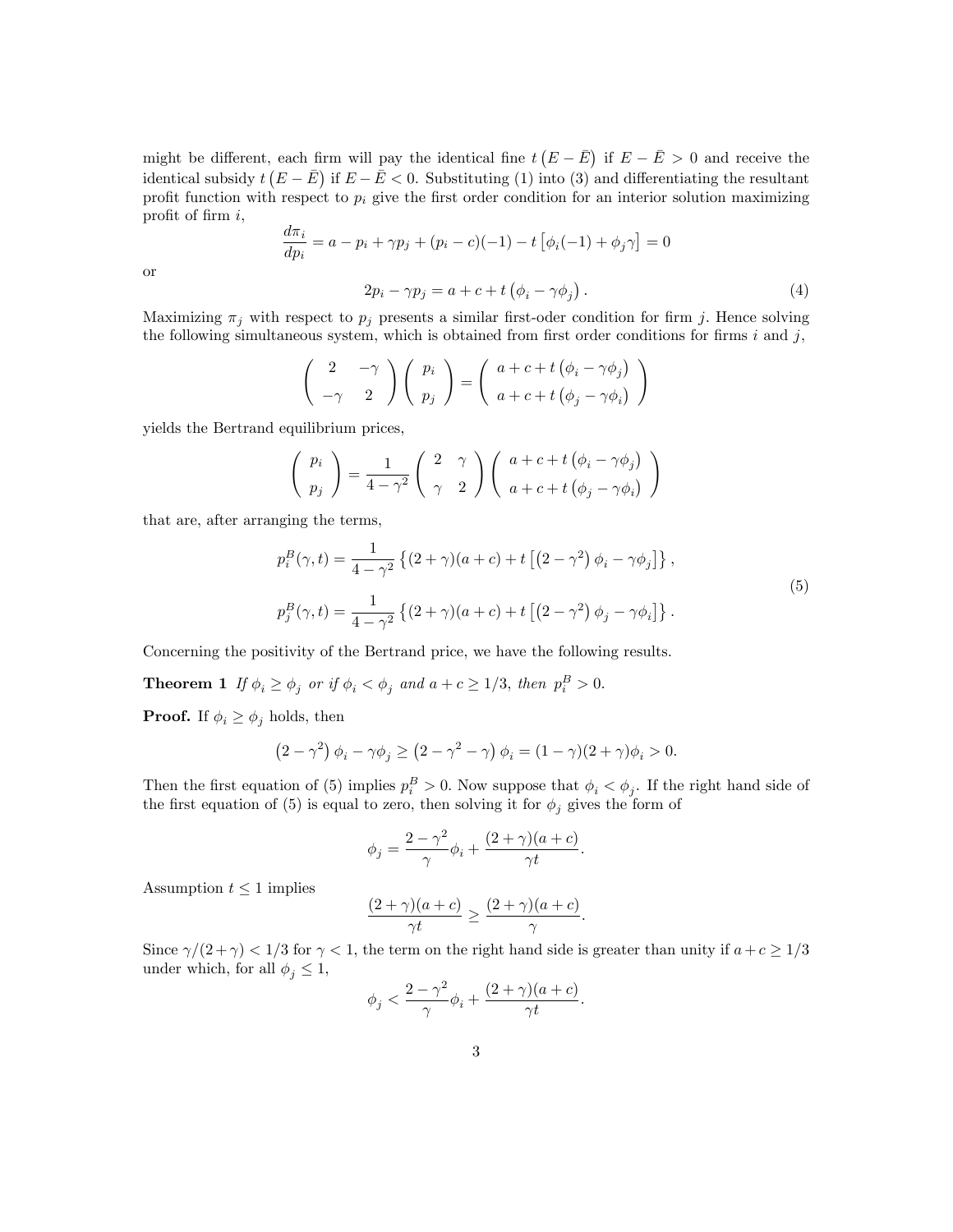The inequality implies that  $p_i^B > 0$ .

Differentiating the Bertrand price of firm  $i$  with respect to  $t$  reveals that the sign of the derivative is the same as the sign of the terms in the square brackets in (5),

$$
sign\left[\frac{dp_i^B}{dt}\right] = sign\left[\left(2-\gamma^2\right)\phi_i - \gamma\phi_j\right].
$$

Hence the effect caused by a change in the ambient charge on the Bertrand prices can summarized as follows.

**Theorem 2** A firm with a larger or equal abatement technology positively responds to a change in the ambient charge whereas the response of a firm with a smaller abetment technology is ambiguous,

$$
If \phi_i > \phi_j, \ then \frac{dp_i^B}{dt} > 0 \ and \frac{dp_j^B}{dt} \leq 0,
$$
  

$$
If \phi_i = \phi_j, \ then \frac{dp_i^B}{dt} > 0 \ and \frac{dp_j^B}{dt} > 0,
$$
  

$$
If \phi_i < \phi_j, \ then \frac{dp_i^B}{dt} \leq 0 \ and \frac{dp_j^B}{dt} > 0.
$$

**Proof.** If  $\phi_i \ge \phi_j$ , then for firm i, the bracketed terms in (5) are

$$
(2 - \gamma^2) \phi_i - \gamma \phi_j > (2 + \gamma)(1 - \gamma)\phi_i > 0
$$
 implying that  $\frac{dp_i^B}{dt} > 0$ 

and for firm  $j$ , from the bracketed terms in the second equation of  $(5)$  to be equal to zero, we can define the ratio of the abetment technologies

$$
\left(\frac{\phi_j}{\phi_i}\right)^* = \frac{\gamma}{2-\gamma^2}
$$

:

This ratio is less than unity implying

$$
\frac{dp_j^B}{dt} \leq 0
$$
 according to 
$$
\frac{\phi_j}{\phi_i} \leq \left(\frac{\phi_j}{\phi_i}\right)^* \text{ when } \frac{\phi_j}{\phi_i} \leq 1.
$$

The same procedure can be applied for the case of  $\phi_i < \phi_j$ .

Substituting the Bertrand prices into the demand functions in (1) presents the Bertrand outputs of firm  $i$  and  $j$ ,

$$
q_i^B = a - p_i^B + \gamma p_j^B,
$$
  
\n
$$
q_j^B = a - p_j^B + \gamma p_i^B.
$$
\n(6)

To check whether  $q_i^B$  is positive, we subtract the second equation of (6) from the first equation to obtain

$$
q_i^B - q_j^B = (1 + \gamma) (p_j^B - p_i^B)
$$
\n(7)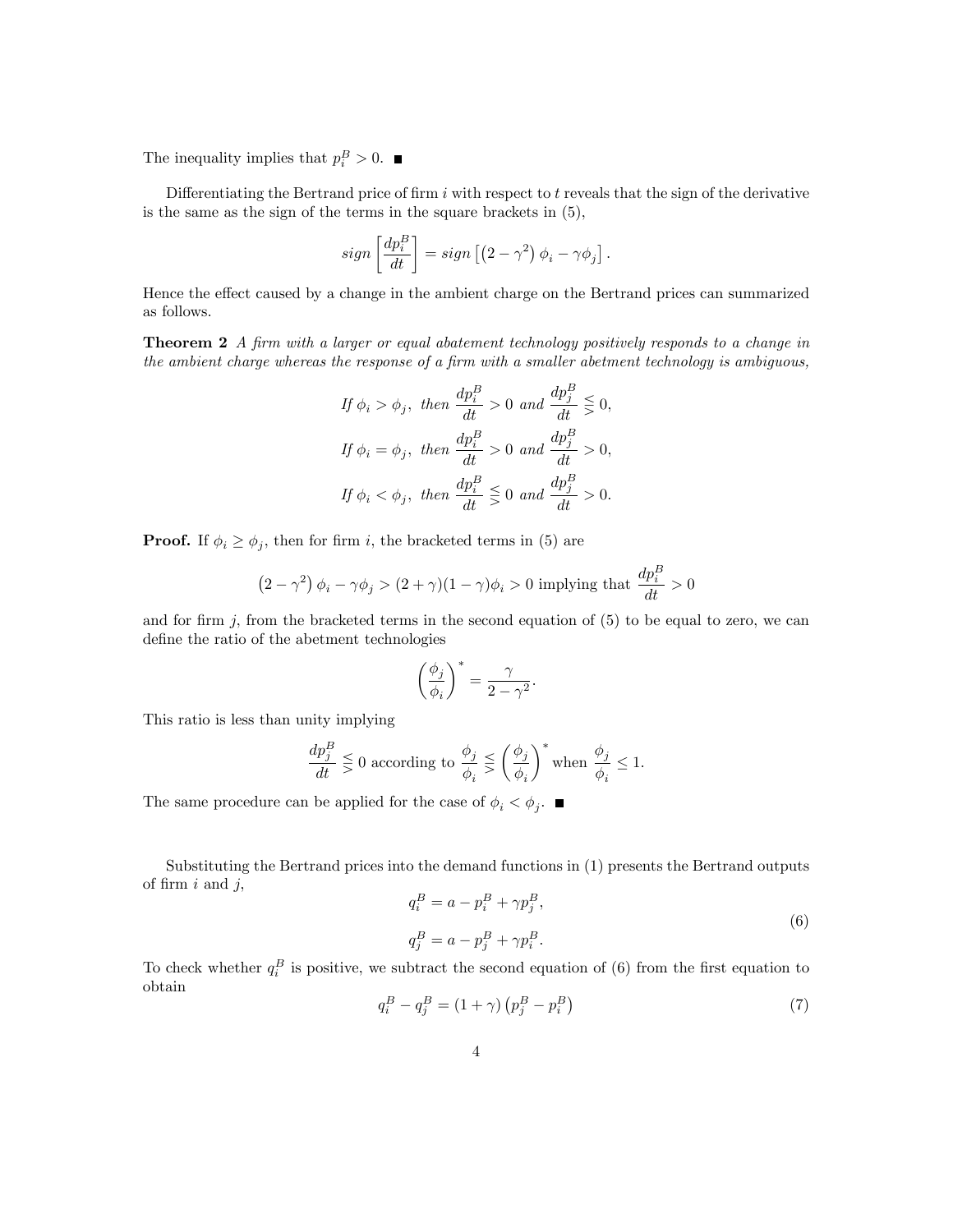where, in the same way, from (5)

$$
p_i^B - p_j^B = \frac{1 + \gamma}{2 + \gamma} t(\phi_i - \phi_j).
$$
\n(8)

Concerning the positivity of the Bertrand output, we have the following,

**Theorem 3** If 
$$
a \ge c+1
$$
, then  $q_i^B > 0$  and  $q_j^B > 0$  for  $0 \le \phi_k \le 1$  for  $k = 1, 2$ .

**Proof.** If  $\phi_i \ge \phi_j$  holds, then (8) leads to  $p_i^B \ge p_j^B$  with which (7) implies

$$
q_i^B \le q_j^B.
$$

On the other hand, the first equation of (6) with the forms of  $p_i^B$  and  $p_j^B$  given in (5) is reduced to

$$
q_i^B = \frac{a_3 \gamma^3 + a_2 \gamma^2 + a_1 \gamma + a_0}{-(4 - \gamma^2)}
$$
\n(9)

where

$$
a_3 = t\phi_j > 0,
$$
  
\n
$$
a_2 = -c < 0,
$$
  
\n
$$
a_1 = -(a+c+3t\phi_j) < 0,
$$
  
\n
$$
a_0 = -2(a-c-t\phi_i) \le 0
$$

The direction of the last inequality is due to  $a \geq c+1$  and  $t\phi_i \leq 1$ . Let the numerator of (9) be  $f(\gamma)$ . Then due to Descartes' rule of sign,  $f(\gamma) = 0$  has only one positive root,  $\gamma_0 > 0$ . Substituting  $\gamma = 1$  gives

$$
f(1) = a_3 + a_2 + a_1 + a_0
$$
  
= -2(a + t\phi\_j) - (a - t\phi\_i) < 0.

The last inequality means that  $f(\gamma) < 0 = f(\gamma_0)$  for  $\gamma < 1$ , with which then (9) leads to  $q_i^B > 0$ , implying that  $q_j^B > 0$  as well. If  $\phi_j > \phi_i$ , then interchanging the two firms generates the same result.

Now consider the effect of a change in the ambient charge on each output level.

$$
\frac{dq_i^B}{dt} = -\frac{dp_i^B}{dt} + \gamma \frac{dp_j^B}{dt} = \frac{1}{4 - \gamma^2} \left[ -2\phi_i + \gamma (3 - \gamma^2)\phi_j \right],
$$
\n
$$
\frac{dq_j^B}{dt} = -\frac{dp_j^B}{dt} + \gamma \frac{dp_i^B}{dt} = \frac{1}{4 - \gamma^2} \left[ -2\phi_j + \gamma (3 - \gamma^2)\phi_i \right].
$$
\n(10)

Concerning the ambient charge effect on output, we have the following results.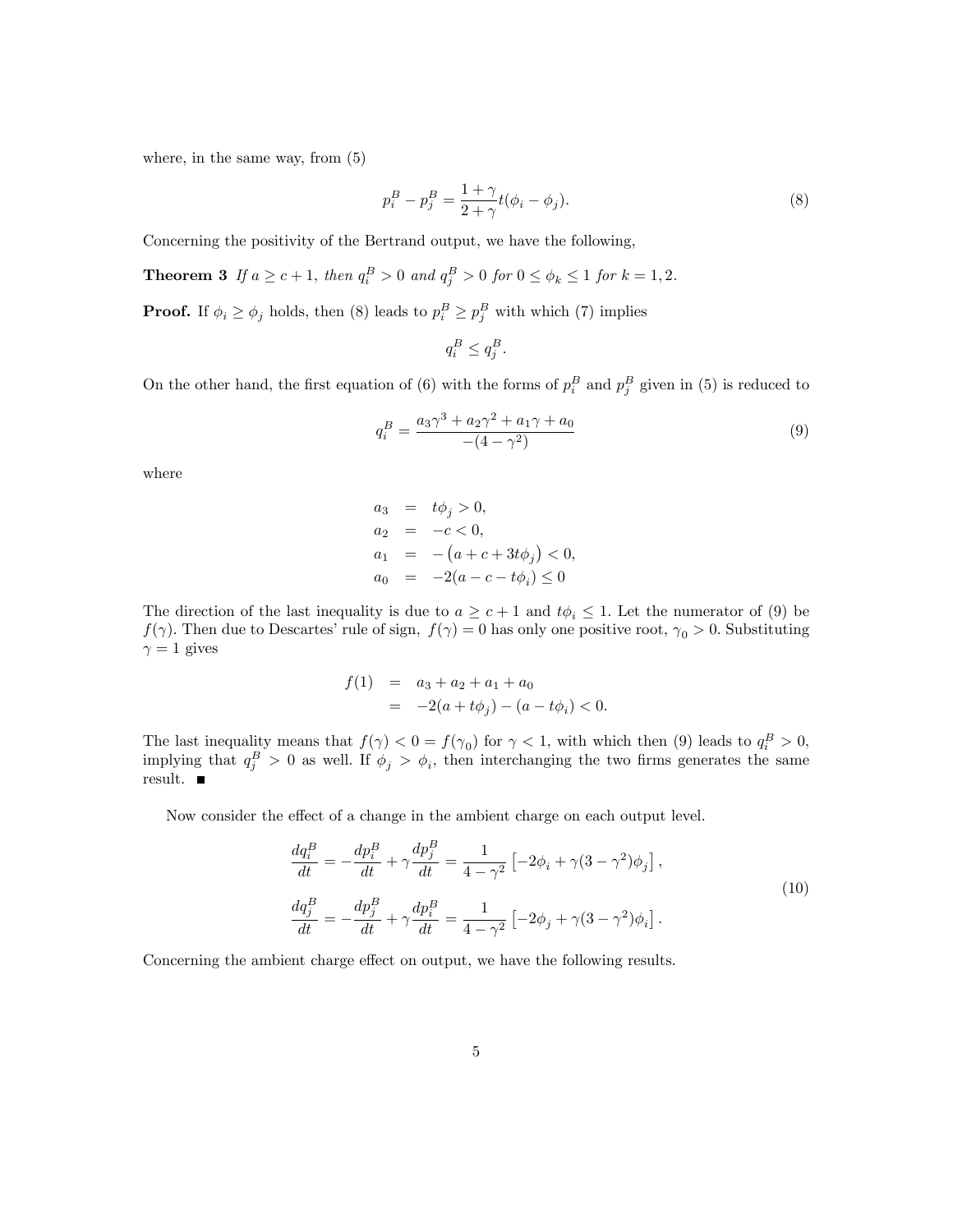**Theorem 4** A firm with a larger or equal abetment technology negatively responds to a change in the ambient charge whereas the response of a firm with a smaller abetment technology is ambiguous,

$$
\begin{aligned} \text{If }\phi_i > \phi_j, \text{ then } \frac{dq_i^B}{dt} < 0 \text{ and } \frac{dq_j^B}{dt} \leq 0, \\ \text{If }\phi_i &= \phi_j, \text{ then } \frac{dq_i^B}{dt} < 0 \text{ and } \frac{dq_j^B}{dt} < 0, \\ \text{If }\phi_i < \phi_j, \text{ then } \frac{dq_i^B}{dt} \leq 0 \text{ and } \frac{dq_j^B}{dt} < 0. \end{aligned}
$$

**Proof.** If  $\phi_i = \phi_j$ , then  $\gamma(3 - \gamma^2) < 2$  for  $\gamma < 1$  immediately implies the results. If  $\phi_i > \phi_j$ , then  $\gamma(3-\gamma^2) > 0$  for  $\gamma > 0$  indicates that for firm *i*,

$$
-2\phi_i+\gamma(3-\gamma^2)\phi_j<\left[-2+\gamma(3-\gamma^2)\right]\phi_i<0 \text{ implying }\frac{dq_i^B}{dt}<0
$$

and for firm  $j$ , there is a threshold value of the parameter ratio such as

$$
\frac{\gamma(3-\gamma^2)}{2} = \left(\frac{\phi_j}{\phi_i}\right)^* < 1
$$
 leading to  $\frac{dq_j^B}{dt} \geq 0$  according to  $\frac{\phi_j}{\phi_i} \leq \left(\frac{\phi_j}{\phi_i}\right)^*$  and  $\frac{\phi_j}{\phi_i} < 1$ .

The same procedure can be applied for the case of  $\phi_i < \phi_j$ .

It should be noticed first that firm i with a larger  $\phi_i$  has an inefficient technology because it generates larger emission. Theorems 2 and 4 imply that, the firm with inefficient technology exhibits natural response to the change in the ambient charge, that is, it increases price and decreases output. On the other hand the firm with efficient technology responds ambiguously. It should be noticed second that these firm-specific responses are non-observable for the regulator which can see only the total amount in the case of NPS pollution.

The total level of pollution at the Bertrand equilibrium is obtained by substituting  $q_i^B$  and  $q_j^B$ into (2)

$$
E^B = \phi_i q_i^B + \phi_j q_j^B.
$$

Concerning the effect of a change in the ambient charge on the total pollution, we have the following result.

Theorem 5 An increase in the ambient charge decreases the total level of pollution,

$$
\frac{dE^B}{dt} < 0.
$$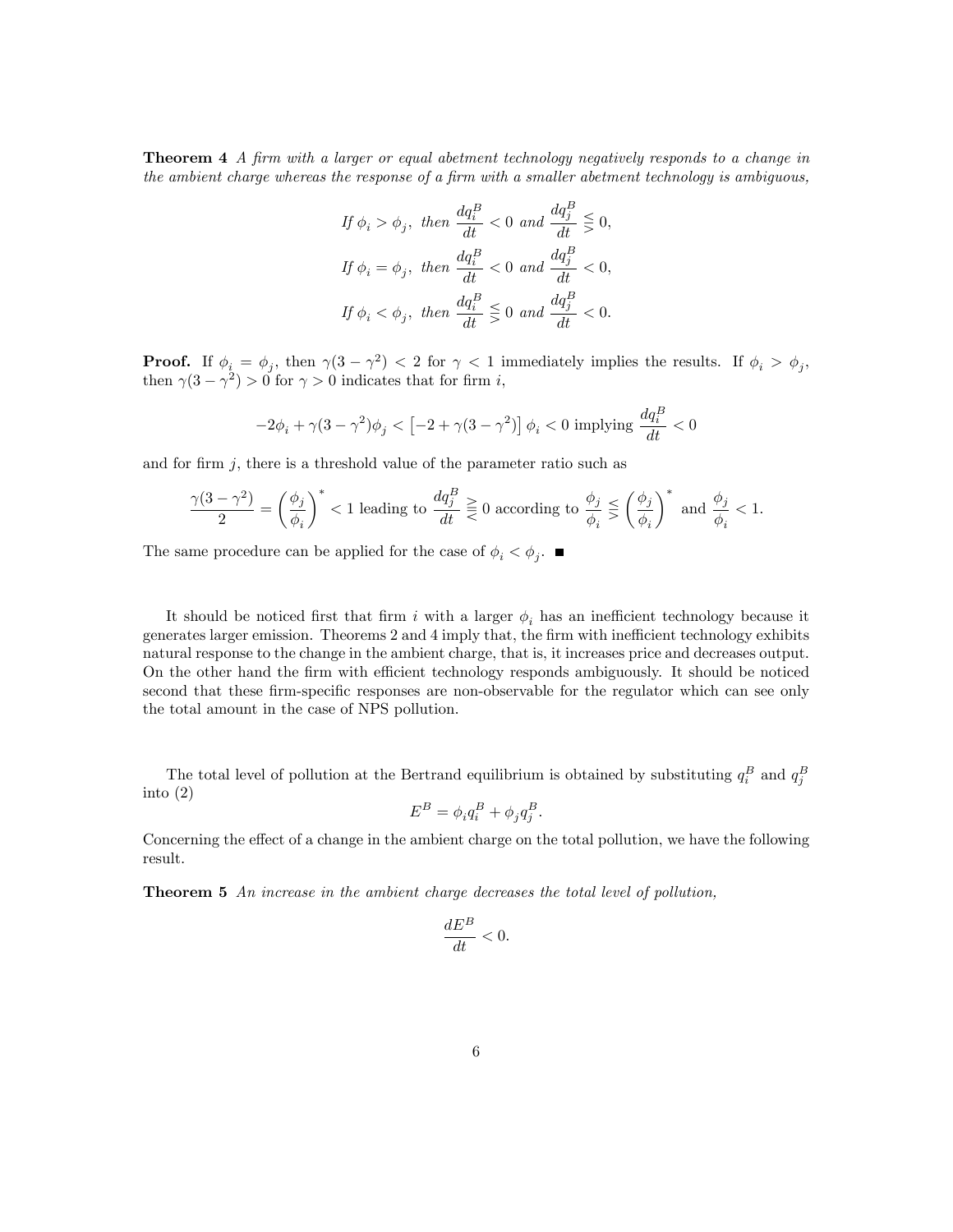**Proof.** Differentiating  $E^B$  with respect t gives

$$
\frac{dE^B}{dt} = \phi_i \frac{dq_i^B}{dt} + \phi_j \frac{dq_j^B}{dt}
$$

$$
= \frac{-2}{4 - \gamma^2} \left\{ \phi_i^2 + \phi_j^2 - \gamma (3 - \gamma^2) \phi_i \phi_j \right\}.
$$

Notice that  $\gamma(3-\gamma^2) \le 2$  and the equality holds when  $\gamma = 1$ . Hence

$$
\phi_i^2 + \phi_j^2 - \gamma (3 - \gamma^2) \phi_i \phi_j > \phi_i^2 + \phi_j^2 - 2\phi_i \phi_j = (\phi_i - \phi_j)^2 \ge 0.
$$

Therefore we arrive at the result where the strict inequality is due to the assumption,  $\gamma < 1$ .

Although Theorem 4 implies a possibility of the perverse effect on emission of the individual firm with the efficient abetment technology, Theorem 5 implies that the total effect is always negative, implying that the negative effect of the inefficient firm dominates the positive effect of the efficient Örm.

### 3 Two-stage Game

In this section the firms and the regulator take actions in two stages. At the first stage, each firm determines its optimal abatement technology whereas the regulator announces the ambient charge and the cut-off level of total pollution. Then at the second stage, the firms choose their prices to maximize their profits, given the ambient charge, the cut-oof level and their abatement technologies.

The decision-making at the second stage have been already considered in the one-stage game. Given the Bertrand prices and outputs in (5) and (6), we consider the actions of choosing abatement technology at the first stage. The Bertrand profit function of firm  $i$  under Bertrand prices and Bertrand output is defined as

$$
\pi_i^B = p_i^B q_i^B - [cq_i^B + (1 - \phi_i)^2] - t(\phi_i q_i^B + \phi_j q_j^B - \bar{E})
$$
\n(11)

for  $i, j = 1, 2$  and  $i \neq j$ . Notice that there is a small difference between the definitions of (3) and (11). There is a term  $(1 - \phi_i)^2$  in (11) and no such a term in (3). This term reflects the cost associated with selecting the abatement technology.<sup>2</sup> At the second stage, the abatement technology has been already selected somehow and thus it does not affect the determination of the optimal price whether this cost is included or not. However this cost function is effective for choosing technology at the first stage where the firm i determines its abatement technology,  $\phi_i$ , so as to maximize its Bertrand profit. Differentiating (11) with respect to  $\phi_i$  gives the first-order condition for the optimal level of  $\phi_i$ ,

$$
\frac{\partial \pi^B_i}{\partial \phi_i} = \frac{\partial \pi^B_i}{\partial p_i}\frac{\partial p^B_i}{\partial \phi_i} + \frac{\partial \pi^B_i}{\partial p_j}\frac{\partial p^B_j}{\partial \phi_i} + \left. \frac{\partial \pi^B_i}{\partial \phi_i} \right|_{p^B_i, p^B_j; given} = 0
$$

 $2$ See Raju and Ganguli (2013) for this cost.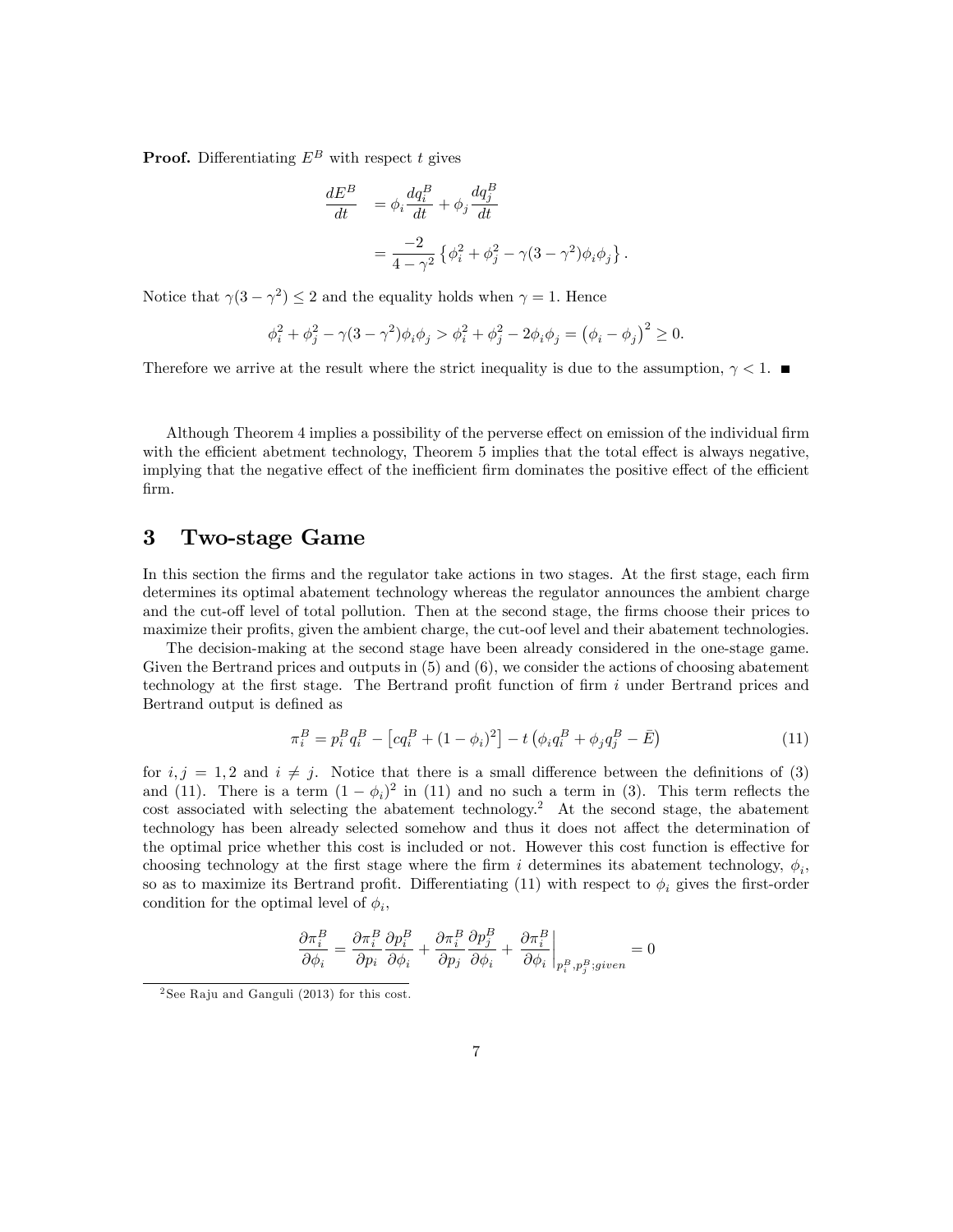where

$$
\label{eq:1} \begin{split} &\frac{\partial \pi^B_i}{\partial p_i} = 0 \text{ by the first order condition at the second stage,}\\ &\frac{\partial \pi^B_i}{\partial p_j} = \gamma p^B_i - c\gamma - t\left(\gamma\phi_i - \phi_j\right),\\ &\frac{\partial \pi^B_i}{\partial \phi_i}\bigg|_{p^B_i, p^B_j; given} = 2(1-\phi_i) - t(a-p^B_i + \gamma p^B_j),\\ &\frac{\partial p^B_j}{\partial \phi_i} = -\frac{\gamma t}{4-\gamma^2}. \end{split}
$$

Arranging the terms in  $\partial \pi_i^B / \partial \phi_i = 0$  with taking account of the forms of the Bertrand prices in  $(5)$  yield the modified FOC at the first stage,

$$
2\left[ (2t)^2 - (4 - \gamma^2)^2 \right] \phi_i - \left( \gamma^4 - 9\gamma^2 + 16 \right) \gamma t^2 \phi_j = -2(4 - \gamma^2)^2 + td \tag{12}
$$

where

$$
d = 4(2+\gamma) [a - (1-\gamma)c]
$$

In the same way, arranging the terms in  $\partial \pi_j^B / \partial \phi_j = 0$  yields the modified FOC for firm j

$$
- \left(\gamma^4 - 9\gamma^2 + 16\right)\gamma t^2 \phi_i + 2\left[ (2t)^2 - (4 - \gamma^2)^2 \right] \phi_j = -2(4 - \gamma^2)^2 + td.
$$
 (13)

Solving (12) and (13) simultaneously for  $\phi_i$  and  $\phi_j$  presents the optimal abatement technology for both Örms,

$$
\phi_i^* = \phi_j^* = \phi^*(\gamma, t) = \frac{-2(4 - \gamma^2)^2 + td}{2\left[(2t)^2 - (4 - \gamma^2)^2\right] - (\gamma^4 - 9\gamma^2 + 16)\gamma t^2}.
$$
\n(14)

Although the form of the solution seems to be highly complicated, the following result is obtained.

**Proposition 1** If  $2/3 \ge a > c$ , then the optimal abatement technology  $\phi^*(\gamma, t)$  is positive for  $0 < \gamma < 1$  and  $0 < t < 1$ .

**Proof.** It is numerically confirmed that the denominator of (14) is negative for  $0 < \gamma < 1$  and  $0 \le t \le 1$ .<sup>3</sup> The numerator is rewritten as

$$
2(2+\gamma)\left\{2\left[a - (1-\gamma)c\right]t - f(\gamma)\right\} \tag{15}
$$

where

$$
f(\gamma) = (2 - \gamma)^2 (2 + \gamma)
$$
 and  $3 < f(\gamma) < 8$  for  $0 < \gamma < 1$ .

Assumption  $a > c$  implies  $a - (1 - \gamma)c > 0$ . The sign of the terms in the braces of (15) is negative for  $t = 0$  (i.e.,  $-f(\gamma) < 0$ ) and is also negative for  $t = 1$  if  $2a < 3$ . As the terms satisfies the inequality

$$
2\left[a - (1 - \gamma)c\right] - f(\gamma) < 2a - f(\gamma).
$$

<sup>3</sup>Numerical calculations of this and any others that follow are done with Mathematica, ver. 11.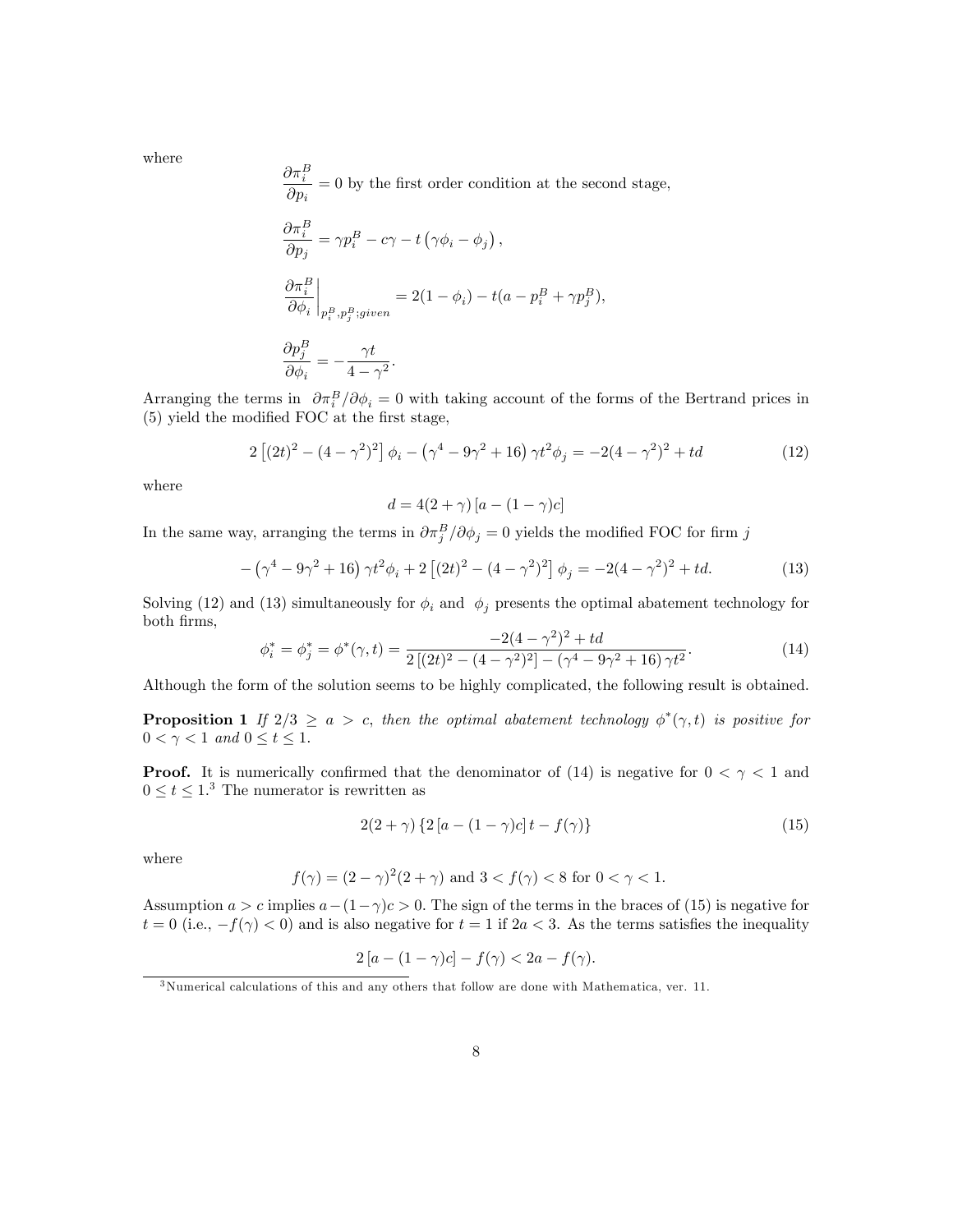and the lower bound of  $f(\gamma)$  is 3, then the right hand side is negative for  $0 < \gamma < 1$  if  $2a \leq 3$ . Thus the sign of the left hand side is also negative. Hence  $2[a - (1 - \gamma)c]t - f(\gamma) < 0$  for  $0 \le t \le$ 1. Therefore (14) with the negative denominator and the negative numerator implies  $\phi^*(\gamma, t) > 0$ . Ē

Notice that the following set is not empty,

$$
\{(a, c) \mid 0 < a \le 3/2 \text{ and } 0 < c \le a - 1\},\
$$

implying that the conditions imposed on the values of  $a$  and  $c$  given in Theorem 3 and Proposition 1 are compatible. Substituting  $\phi^*$  into the Bertrand prices in (5) gives the optimal Bertrand price

$$
p_i^* = p_j^* = p^*(\gamma, t) = \frac{1}{2 - \gamma} \left[ (a + c) + (1 - \gamma)t \phi^*(t) \right]
$$
 (16)

that is clearly positive for  $0 < \gamma < 1$  and  $0 \le t \le 1$ , which is summarized as follows.

**Proposition 2** If  $3/2 \ge a > c$ , then the optimal Bertrand price  $p^*(\gamma, t)$  is positive for  $0 < \gamma < 1$ and  $0 \le t \le 1$ .

The optimal Bertrand output is obtained by substituting  $p^*(\gamma, t)$  into the demand function, (1),

$$
q^*(\gamma, t) = a - (1 - \gamma)p^*(\gamma, t). \tag{17}
$$

Concerning the optimal output, we can have the following,

**Proposition 3**  $q^*(\gamma, t) < 0$  for  $\gamma = 0$  and  $t = 1$ .

**Proof.** Substituting  $\gamma = 0$  into (14) and (16) present

$$
p^*(0,t) = \frac{1}{2} \left[ (a+c) + t \frac{t(a-c) - 4}{2(t^2 - 1)} \right]
$$

that is, in turn, substituted into (17) to obtain

$$
q^*(0,t) = \frac{1}{4(t^2-1)} \left[ 3(a-c)t^2 + 4t - 2(a-c) \right]
$$

then

$$
\lim_{t \to 1, t < 1} q^*(0, t) = \lim_{t \to 1, t < 1} \frac{a - c + 4}{4(t^2 - 1)} < 0
$$

where the numerator is positive and the denominator is negative. This completes the proof.  $\blacksquare$ 

Proposition 3 implies that  $q^*(\gamma,t)$  is inevitably negative for a small neighborhood of point  $(0, 1)$ . Numerical confirmation of Proposition 3 is given in Figure 1 in which the Bertrand output is negative in the shaded region and positive otherwise.<sup>4</sup> The shaded region should be eliminated

$$
r_0 \simeq 0.187
$$
 and  $t_0 \simeq 0.563$ .

 $4a = 3/2$  and  $c = 1/2$  are taken for this and the following examples. The vertical and horisontal intersecpts of the black curve are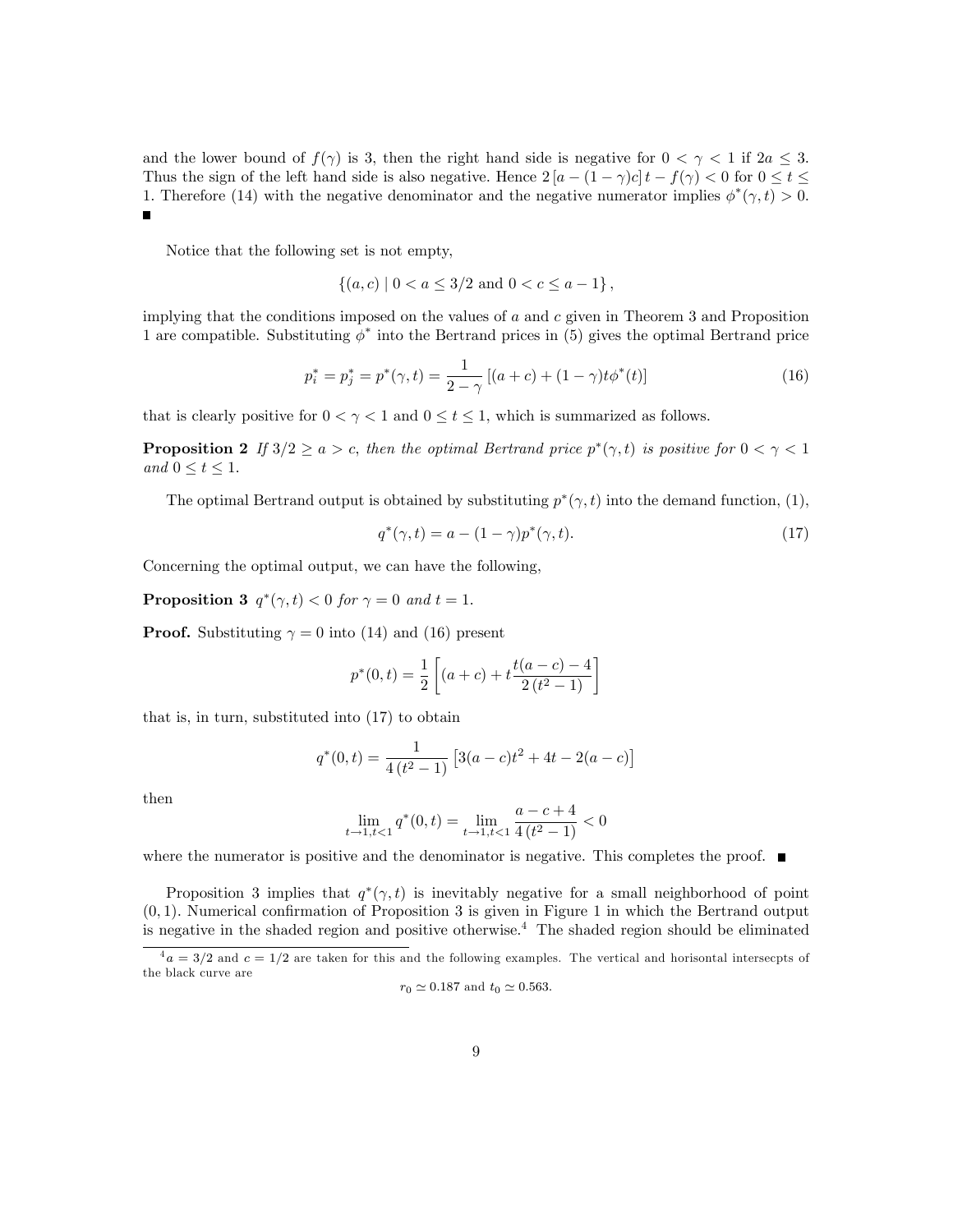from further considerations.



Figure 1.  $q^* > 0$  in the white region and  $q^*$  < 0 in the shaded region.

Finally, the optimal level of total pollution is

$$
E^*(\gamma, t) = 2\phi^*(\gamma, t)q^*(\gamma, t)
$$
\n<sup>(18)</sup>

that is apparently negative if  $q^*(\gamma, t) < 0$ , that is, in the shaded region in Figure 1. Its derivative with respect to  $t$  is

$$
\frac{dE^*}{dt} = 2\frac{q^*\phi^*}{t} \left[ \frac{t}{\phi^*} \frac{\partial \phi^*}{\partial t} + \frac{t}{q^*} \frac{\partial q^*}{\partial t} \right] \tag{19}
$$

where  $\partial \phi^* / \partial t$  and  $\partial q^* / \partial t$  can be of either sign and thus the sign of the terms in the square bracket seems ambiguous. Numerically, as as shown in Figure  $2(A)$  and  $(B)$ , each derivative is confrimed to be positive in the corresponding shaded region in which

$$
\hat{\gamma}_0 \simeq 0.160
$$
 and  $\hat{t}_0 \simeq 0.536$  in Figure 2(A)

and

$$
\bar{\gamma}_0 \simeq 0.594
$$
 and  $\bar{t}_0 = 0.5$  in Figure 2(B).

The dotted downward-sloping curve in Figure 2(A) is described by the  $q^* = 0$  curve. The shaded region is included in the region with  $q^* < 0$  so that the derivative of the optimal technology is negative in the feasible region with  $q^* > 0$ . Hence the sign of the tax-derivative of the total emission level is definitely negative in the white region in Figure  $2(B)$  as both derivatives are negative. On the other hand, it is sensitive to the relative magnitude between the elasticities of the optimal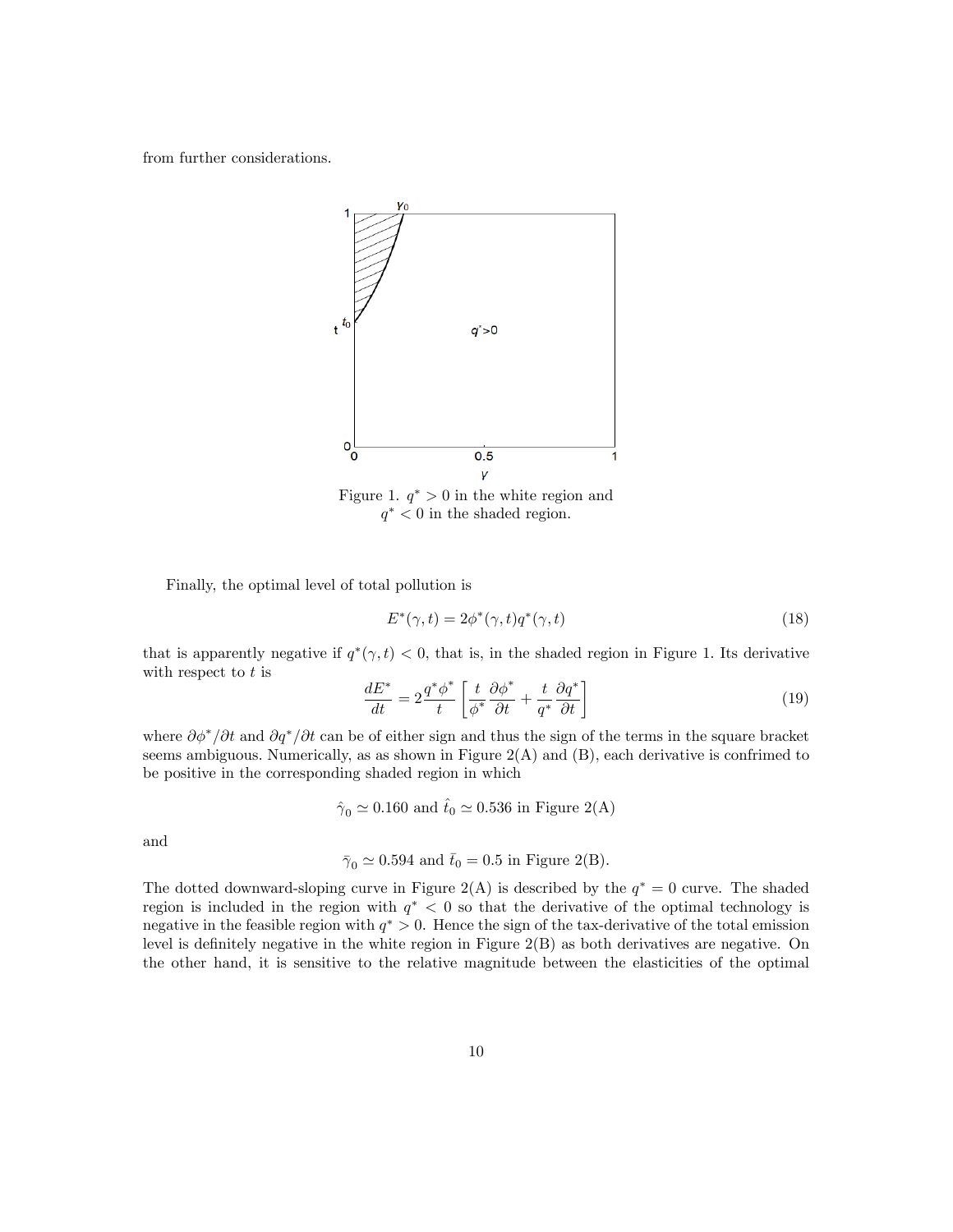ambient technology and the optimal output with respect to  $t$  in the shaded region in Figure 2(B).



Figure 2. Divisions of the nonnegative  $(\gamma, t)$  region

However, Figure 3 numerically shows that  $dE^*/dt < 0$  for  $0 < \gamma < 1$  and  $0 \le t \le 1$ . In other word, the elasticity of  $\phi^*$  in absolute value is larger that that of  $q^*$  in the shaded region. Therefore we have our main result that an increase in ambient charge always decreases the total level of optimal pollution.<sup>5</sup> We summarize this result,

**Proposition 4** It is numerically confirmed that a change in the ambient charge has the goodnatured effect,

$$
\frac{dE^*}{dt} < 0 \text{ for } 0 < \gamma < 1 \text{ and } 0 \le t \le 1. \tag{20}
$$

 $5$ We obtain this results with various values of  $a$  and  $c$ . However, we are unable to prove it analytically so this is an numerically-shown result.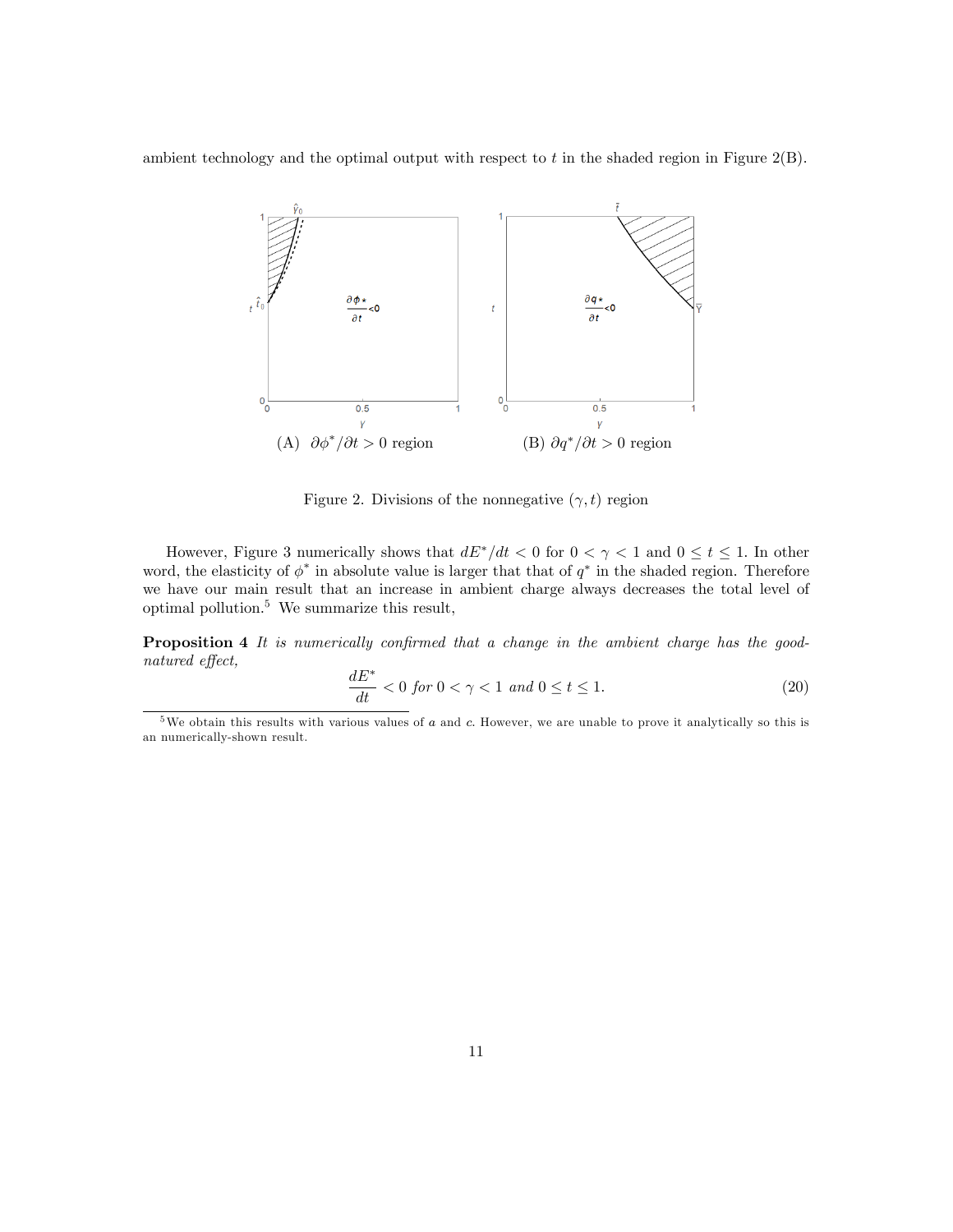

Figure 3. Effective ambient charge under  $a = 3/2$  and  $c = 1/2$ 

## 4 Concluding Remark

In this paper we reconsider the "perverse" effect caused by a change in ambient charges shown by Ganguli and Raju (2012). To this end, following their basic framework, we first re-examine the effect in one-stage game in which the Bertrand firms determine their prices so as to maximize their profits, given the abatement technology. Our first result analytically demonstrates that an increase of ambient charges decreases the total level of NPS pollutions. We then turn attention to the effect in two-stage game in which the optimal abatement technology is selected at the first stage and the optimal prices are determined at the second stage. Our second result numerically show the good-natured effect on the total level of pollution. With these results we conclude that the ambient charge might be an efficient method to control NPS pollutions in a duopoly market.